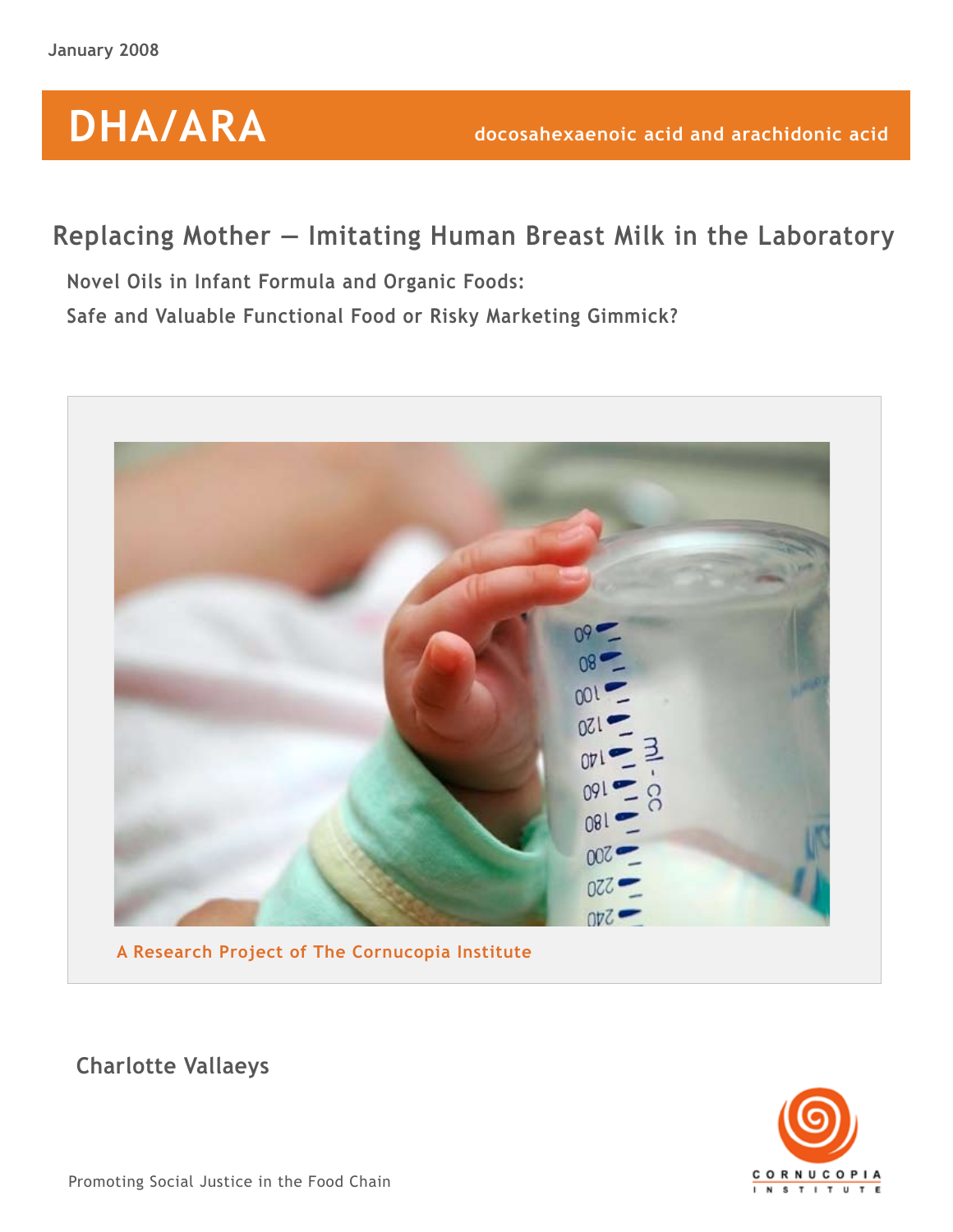## **Contents**

| Algal DHA and Fungal ARA: Novel Products in the Human Diet4                                |
|--------------------------------------------------------------------------------------------|
|                                                                                            |
| The True Motivation for Adding DHA and ARA in Infant Formula: The Perfect Marketing Tool?5 |
|                                                                                            |
| Breastfeeding versus Infant Formula: A Debate Blurred by Milk Money9                       |
|                                                                                            |
|                                                                                            |
|                                                                                            |
|                                                                                            |
|                                                                                            |
|                                                                                            |
|                                                                                            |
|                                                                                            |
| Concerns about DHA and Contamination: Breastfeeding's Benefits Outweigh Risks17            |
|                                                                                            |
| The Inappropriate Use of DHA and ARA in Organic Infant Formula21                           |
|                                                                                            |
|                                                                                            |
|                                                                                            |
|                                                                                            |
|                                                                                            |
|                                                                                            |
|                                                                                            |
|                                                                                            |
|                                                                                            |
|                                                                                            |
|                                                                                            |
|                                                                                            |
|                                                                                            |
|                                                                                            |
|                                                                                            |
|                                                                                            |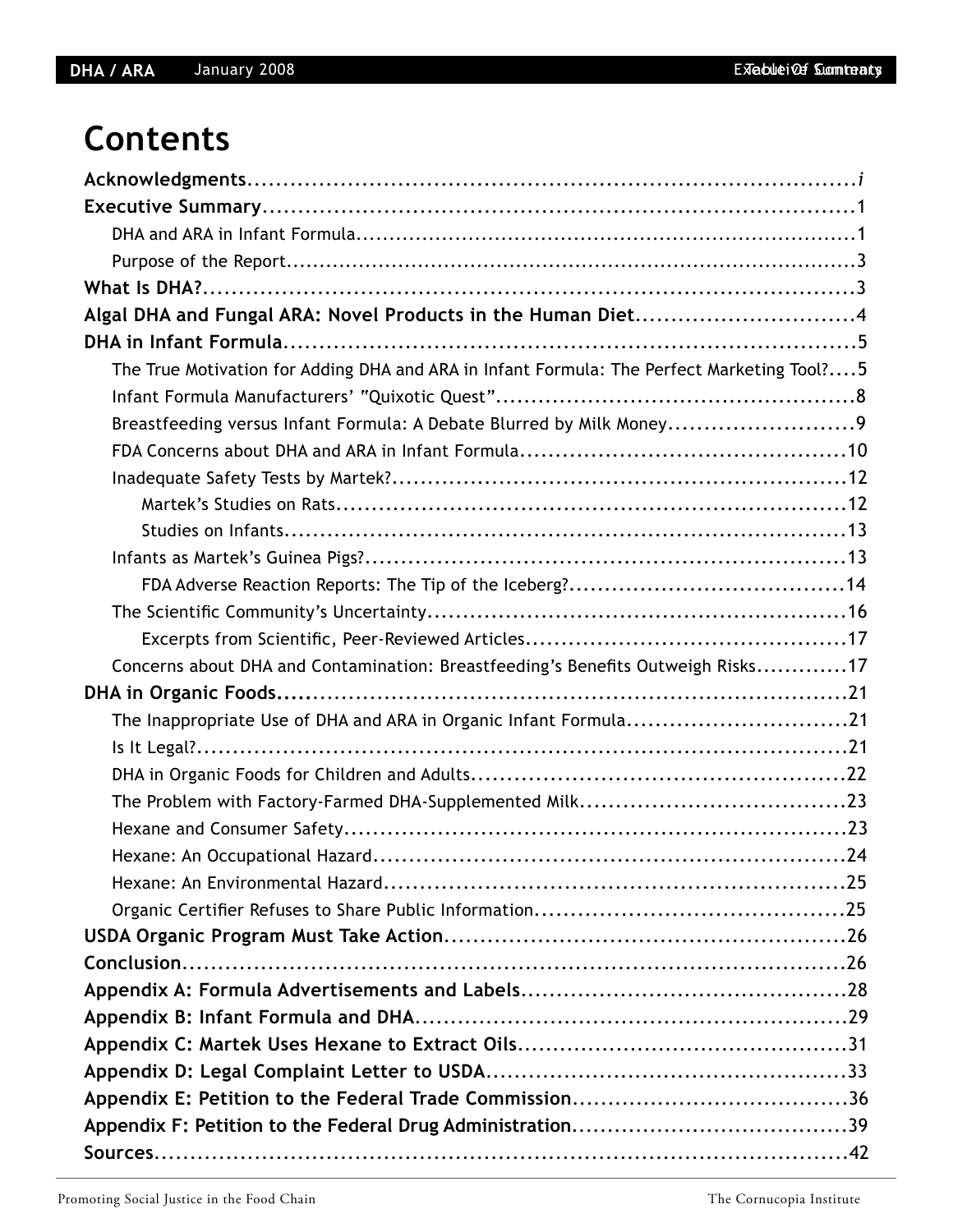## Acknowledgments

The following staff and board members helped write, research, support, and edit this paper:

Charlotte Vallaeys, Farm & Food Policy Analyst Mark Kastel, Senior Farm Policy Analyst Will Fantle, Research Director Margaret Hannah, Board Member, Scientific Editor Charles Angell, Design Tim Hill, Graphics

The Cornucopia Institute wishes to thank Marsha Walker, RN, IBCLC, National Alliance for Breastfeeding Advocacy.

The Cornucopia Institute P.O. Box 126 Cornucopia, WI 54827 978-369-6409 voice 866-861-2214 fax cultivate@cornucopia.org www.cornucopia.org

The Cornucopia Institute is dedicated to the fight for economic justice for the family-scale farming community. Through research, advocacy, and economic development, our goal is to empower farmers both politically and through marketplace initiatives.

The Organic Integrity Project will act as a corporate and governmental watchdog assuring that no compromises to the credibility of organic farming methods and the food it produces are made in the pursuit of profit. We will actively resist regulatory rollbacks and the weakening of organic standards, to protect and maintain consumer confidence in the organic food label.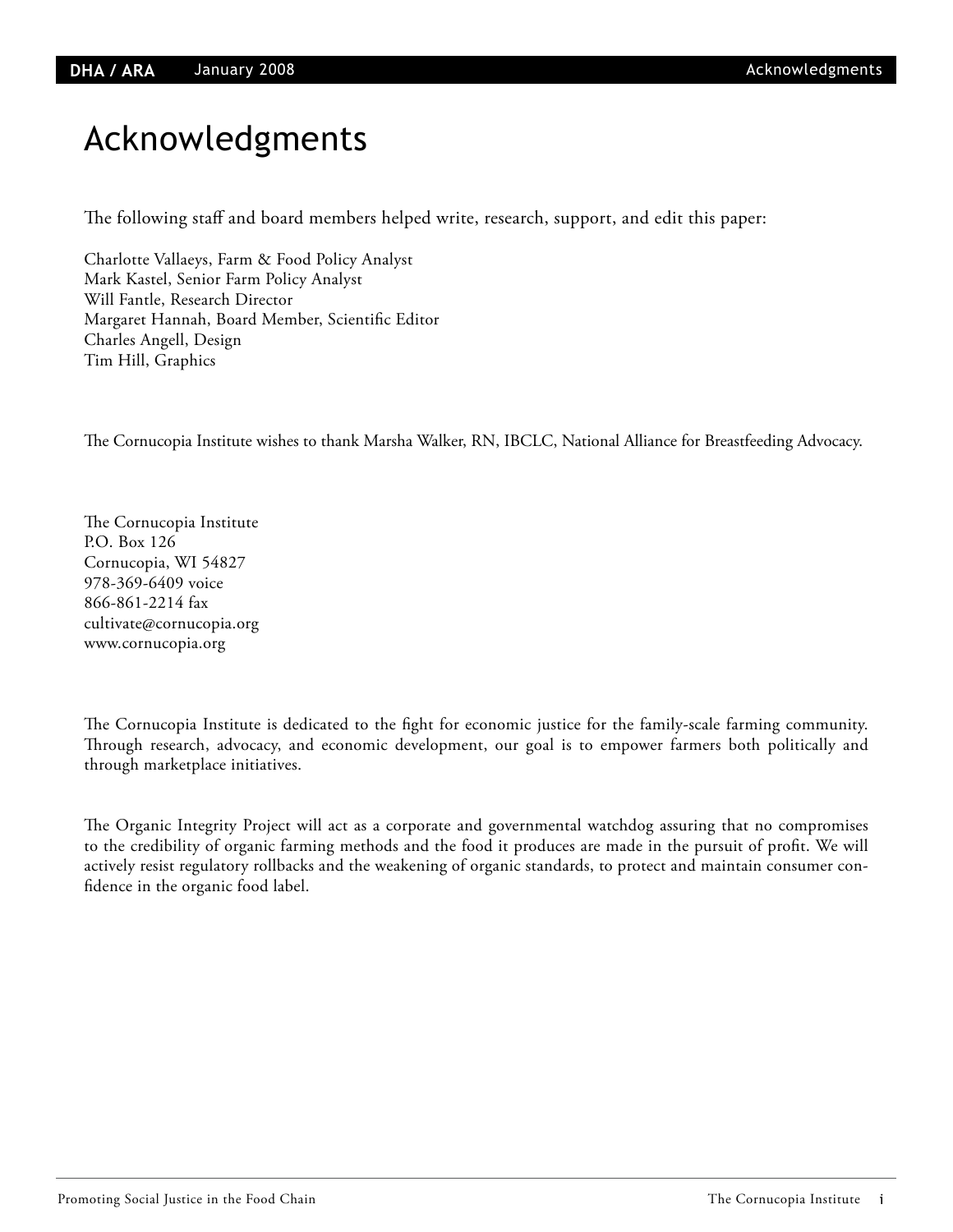## **Executive Summary**



Information presented in this report will allow parents and caregivers to make better-informed decisions regarding their infants' food.

## **DHA and ARA in Infant Formula**

Since 2002, infant formula manufacturers in the United States have produced and sold products fortified with docosahexaenoic acid and arachidonic acid (DHA/ARA). These polyunsaturated omega-3 and omega-6 fatty acids are important components of the human brain and eyes and are naturally present in human breast milk. Since breast milk is the gold standard for infant nutrition, the addition of DHA and ARA in infant formula might very well be beneficial.

What is troublesome, however, is that some infant formulas contain DHA- and ARA-containing oils that are novel foods—extracted from laboratory-grown fermented algae and fungus and processed utilizing a toxic chemical, hexane. These algal and fungal oils provide DHA and ARA in forms that are structurally different from those naturally found in human milk. These manufactured oils are known as DHASCO and ARASCO, which stand for docosahexaenoic acid single cell oil and arachidonic acid single cell oil.

These oils are produced by Martek Biosciences Corporation and appear to be added to infant formula primarily as a marketing tool designed to convince parents that formula is now "as close as ever to breast milk." Substantiating this thesis is a Martek investment promotion from 1996, which reads as follows: "Even if [the DHA/ARA blend] has no benefit, *we think it would be widely incorporated into formulas, as a marketing tool and to allow companies to promote their formula as 'closest to human milk* [emphasis added]*.*"1

Scientists have conducted numerous studies that show little or no benefit to an infant's development from adding DHASCO and ARASCO to infant formula. Overall, research results are inconsistent and inconclusive. Meanwhile, the formula companies have advertised aggressively in an attempt to convince parents that their DHA/ARA formula provides the same nutrients, and therefore the same benefits, as breast milk.

A former employee for the Program for Women, Infants, and Children (WIC) in Texas explains: "Since they added these oils to formula, many new mothers seem to believe that formula is just as good for their babies as breast milk. It became much harder for us at WIC to convince mothers to breastfeed when formula ads claim that formula is as close as ever to breast milk."

Results of a survey conducted by the Department of Health and Human Services also suggest that DHA/ARA advertisements undermine efforts at promoting breastfeeding. In 2003, 12% of respondents agreed to the following survey statement: "Infant formula and breastfeeding are equally good ways of feeding an infant"; in 2004, after the infant formula companies began their advertisements for DHA/ARA-supplemented formula, the percentage agreeing with that statement doubled to 24%.<sup>2</sup>

Given the universal acceptance of the multiple and very significant benefits of breastfeeding over formula feeding, any advertisements or labeling claims that undermine breastfeeding are a detriment to public health. The scientific literature leaves little room for doubt: infants who are not breastfed are at increased risk of infectious diseases including bacterial meningitis, bacteremia, diarrhea, respiratory tract infection, necrotizing enterocolitis, otitis media, and urinary tract infection. They are also at increased risk of sudden infant death syndrome in the first year of life and are more likely to develop insulin-dependent (type 1) and non-insulin-dependent (type 2) diabetes mellitus. As adults, formula-fed infants are more likely to develop lymphoma, leukemia, and Hodgkin's disease, overweight and obesity, hypercholesterolemia, and asthma.<sup>3</sup>

The benefits of breastfeeding are not limited to infant health; mothers who do not breastfeed are more likely to develop type 2 diabetes, as well as breast and ovarian cancer, and are at an increased risk of maternal postpartum depression.<sup>4</sup>

The problems with DHASCO/ARASCO in infant formula go well beyond the way in which advertisements and labeling claims may contribute to the low rates of breastfeeding in the United States. FDA scientists who reviewed the novel oils have never affirmed their safety.5 Included among FDA's reasons for not affirming the safety of these novel oils are the following issues:

Some studies have reported unexpected deaths among infants who consumed formula supplemented with long-chain polyunsaturated fatty acids. These unexpected deaths were attributed to sudden infant death syndrome (SIDS), sepsis or necrotizing enterocolitis. Also, some studies have reported adverse events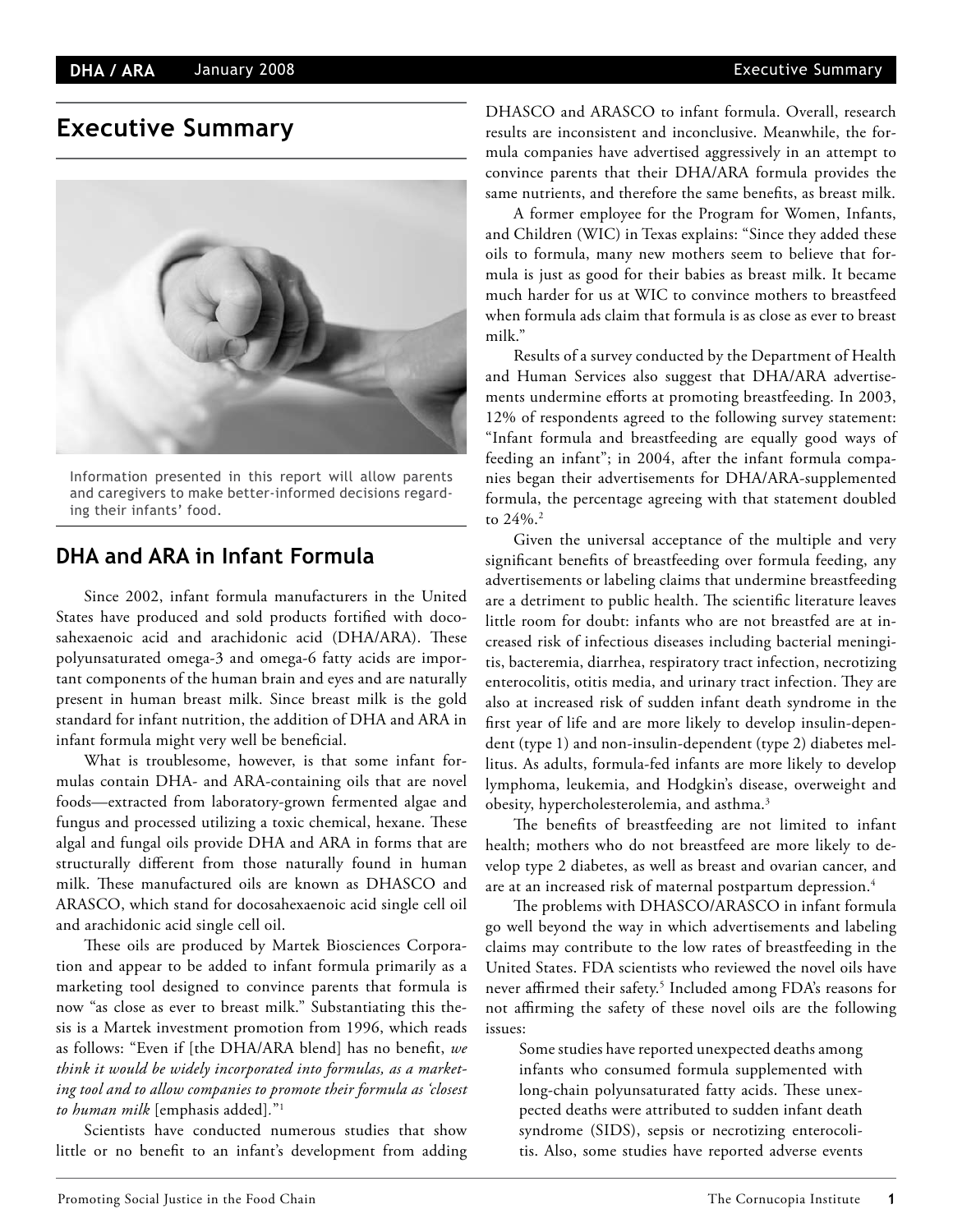#### **DHA / ARA** January 2008

and other morbidities including diarrhea, flatulence, jaundice, and apnea in infants fed long-chain polyunsaturated fatty acids.<sup>6</sup>



A subgroup of infants reacts very badly to DHA/ARA-supplemented infant formula, with watery, explosive diarrhea, among other side effects.

But the FDA has no legal power to stop the addition of ingredients such as DHASCO and ARASCO. The agency does not give approval for a novel ingredient in infant formula, it can only raise questions regarding a company's petition for an ingredient's generally recognized as safe (GRAS) status. While the FDA did not block the addition of Martek's DHASCO and ARASCO in infant formula, it also did not affirm their safety. The FDA allowed the ingredients on the market with a warning that manufacturers must perform rigorous in-market surveillance of DHASCO and ARASCO in formula.

At the request of the FDA and Health Canada, a panel of independent scientists was convened by the Institute of Medicine's Food and Nutrition Board to take a critical look at tests performed for new ingredients in infant formula. They point to problems with Martek's premarket safety tests for DHASCO and ARASCO.

In test rats, scientists found that 5 out of 13 studies indicated a statistically significant increase in relative liver weights at the highest doses of DHASCO and ARASCO. Results of the safety studies on rats also indicated an increase in spleen weight in the groups that were fed Martek's DHASCO and AR-ASCO.

The FDA expects infant formula manufacturers to perform postmarket surveillance, and parents are urged to report any adverse effects of the infant formula to the FDA. Marsha Walker, RN, IBCLC, a healthcare professional who also heads the National Alliance for Breastfeeding Advocacy, points out, "This is a huge uncontrolled experiment." She explains that a subgroup of infants reacts very badly to DHASCO and ARASCOsupplemented infant formula, with watery, explosive diarrhea, among other side effects.

Sam Heather Doak, a nurse in Ohio, says that the nursing staff at her local hospital's neonatal unit refers to DHASCO/ ARASCO-supplemented formula as "the diarrhea formula." The FDA has received 98 reports from parents, caregivers, and health professionals who have witnessed or treated adverse effects that they linked to DHASCO/ARASCO formula, ranging in severity from vomiting and diarrhea, which disappeared as soon as the infant was given a non-DHA/ARA-supplemented formula, to babies treated in intensive care for severe dehydration and seizures. Here is one example:

My son began taking Enfamil Next Step Prosobee Lipil [with DHA/ARA] formula. He began having severe, explosive diarrhea. His stool was watery, loose, frequent, and smelled horrible. He was obviously uncomfortable and gassy and his bottom became quite irritated from all the diarrhea. He had to drink Pedialyte to rehydrate and he lost a considerable amount of weight. The diarrhea has lasted almost three months! He has had three stool samples done since December, all showing no sign of infection, bacteria or parasite. I read about the adverse effects that infants were experiencing from the Lipil formula and took him off the Next Step immediately. Today was the first day in three months that he actually had a firm stool with no sign of diarrhea. … My baby is not an experiment. Mead Johnson should be ashamed of itself for allowing this to happen and the FDA should take responsibility for our health and the health of our children.

### **Hexane-Extracted DHA and ARA in Organic Foods**

The USDA's National Organic Program has not approved Martek's algal DHA and fungal ARA oils for use in organic foods; therefore, the use of these ingredients in organic food is a violation of section 205.105(c) of the federal organic regulations. Other than vitamins and minerals,7 all synthetic or nonorganic ingredients used in organic production must be approved by the National Organic Standards Board.

"I took [my infant son] off the Next Step [with DHA and ARA] immediately. Today was the first day in three months that he actually had a firm stool with no sign of diarrhea. … My baby is not an experiment."

- From an official adverse reaction report submitted to the FDA by the mother of an infant sickened by DHA/ARA formula.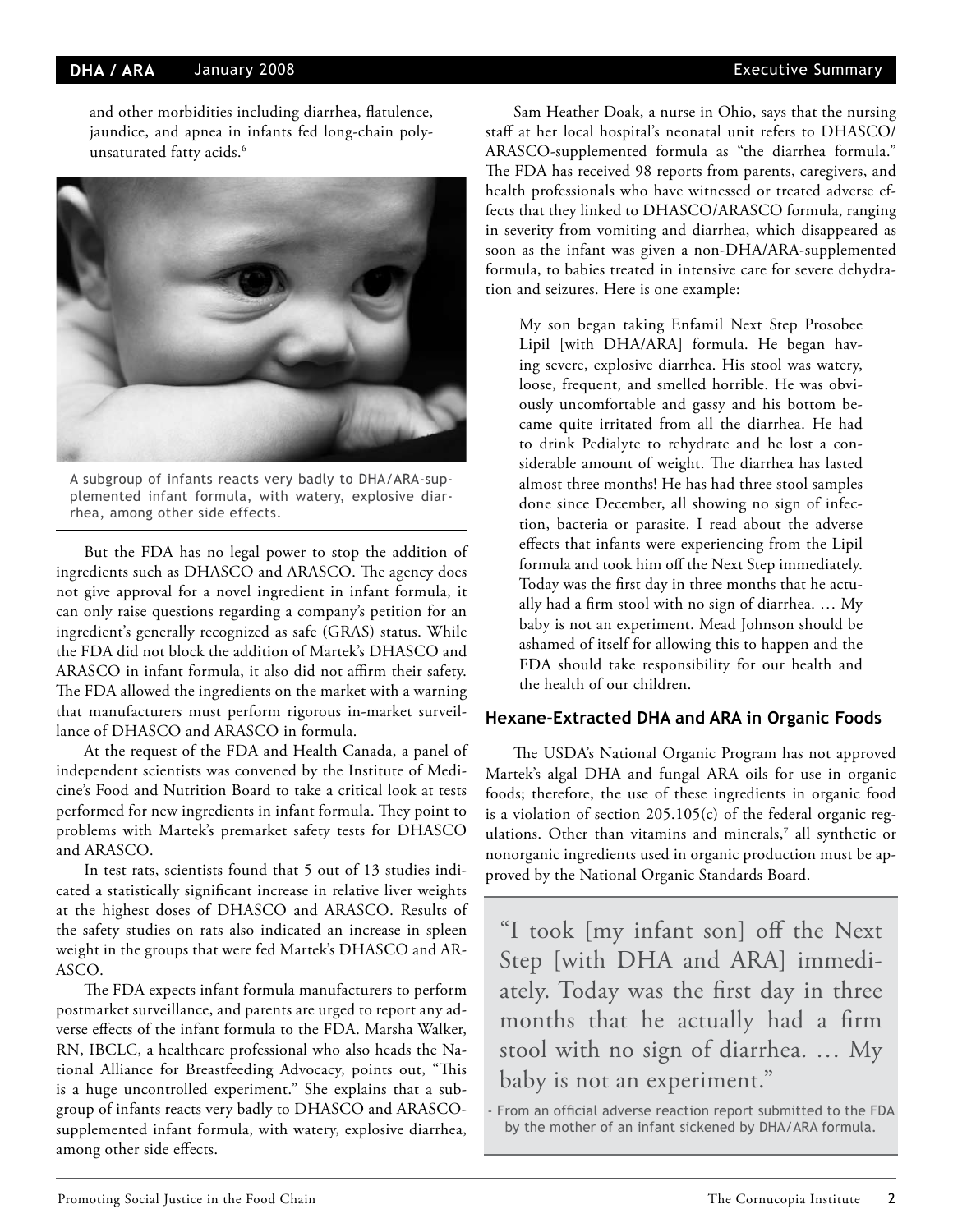#### **DHA / ARA** January 2008

When Martek petitioned to have "by-products of microorganisms" added to the national list—which would allow DHASCO and ARASCO in organic foods—the National Organic Program did not respond to this request and subsequently did not approve this addition to the list of approved ingredients. Furthermore, federal organic standards prohibit solventextracted ingredients in organic foods.<sup>8</sup>

Martek's petition to the FDA for GRAS status of its oils clearly states that hexane is used to extract these oils.<sup>9</sup> In addition to being added to organic baby formula, Martek's novel oils are now also found in a number of other organic foods such as Happy Baby organic baby food, Horizon and Stremick's organic milk, and NuGo organic nutrition bars. These food manufacturers appear to be adding these oils to their products illegally.

The Occupational Health and Safety Administration (OSHA) lists the solvent hexane as a serious concern for occupational health and safety, putting workers in oil extraction manufacturing plants at risk for damage to the nervous system. It is a highly explosive petroleum by-product of gasoline refining; in 2003, Martek's processing plant in Winchester, Kentucky, caused an explosion at a nearby wastewater treatment plant.10 The U.S. Environmental Protection Agency (EPA) also lists hexane as one of 188 hazardous air pollut $ants.<sup>11</sup>$ 

The effects of hexane exposure on consumers are uncertain. The assumption is that all hexane residues evaporate before reaching the consumer, but tests have shown that hexane residues do appear in some edible oils. Other hydrocarbon solvents, such as benzene, can interfere with human development, causing a spectrum of disorders including structural birth defects, hyperactivity, attention deficits, reduced IQ, and learning and memory deficiencies.<sup>12</sup> No such data is available for hexane, although it is also a hydrocarbon solvent.<sup>13</sup>

Parents expect that infant formulas, especially products designated as organic, have been rigorously tested and verified as safe by corporations marketing the products and by federal regulators. Serious questions remain concerning DHASCO/ ARASCO supplementation in these products.

Furthermore, organic consumers hold the expectation that the products they are choosing are "natural" and subject to a more aggressive review by the National Organic Standards Board, charged with this duty by Congress. The addition of these laboratory-produced novel oils, along with the use of a synthetic processing aid (hexane), is especially troublesome in organic products, and The Cornucopia Institute hopes that this report will spark further investigations by the scientific, medical, and regulatory communities to address the concerns articulated.

### **Taking Action**

The Cornucopia Institute is taking action. Cornucopia has filed a formal legal complaint with the U.S. Department of Agriculture alleging that certifiers accredited under the USDA's National Organic Program are allowing food manufacturers to sell foods with ingredients that have not been approved for use in USDA-certified organic foods. Cornucopia is also specifically requesting the USDA to verify that no hexane-extracted DHASCO and ARASCO is sold in organic foods and that no genetically engineered microorganisms are used in the DHAS-CO and ARASCO production process.



The Cornucopia Institute and the National Alliance for Breastfeeding Advocacy are petitioning the FDA to require formula manufacturers to add a warning label on DHA/ ARA-supplemented formula, alerting parents to the possibility of side effects.

In addition, together with the National Alliance for Breastfeeding Advocacy, The Cornucopia Institute has filed a petition with the Federal Trade Commission alleging that DHA/ARA advertising is misleading and detrimental to public health by undermining efforts at increasing the low rates of breastfeeding in the United States.

The Cornucopia Institute and the National Alliance for Breastfeeding Advocacy are also petitioning the FDA to require formula manufacturers to add a warning label on formula containing DHASCO and ARASCO, and to include information regarding the possibility of adverse reactions on their web sites.

### **Purpose of the Report**

This report by The Cornucopia Institute aims to provide further information to consumers regarding DHASCO and ARASCO supplementation in infant formula. Infant formula advertisements, labeling information, and web sites are designed to lead parents to believe that supplemental DHA and ARA are necessary for proper brain and eye development. Manufacturers claim that the addition of DHASCO and ARASCO to formula makes it "as close as ever to breast milk."